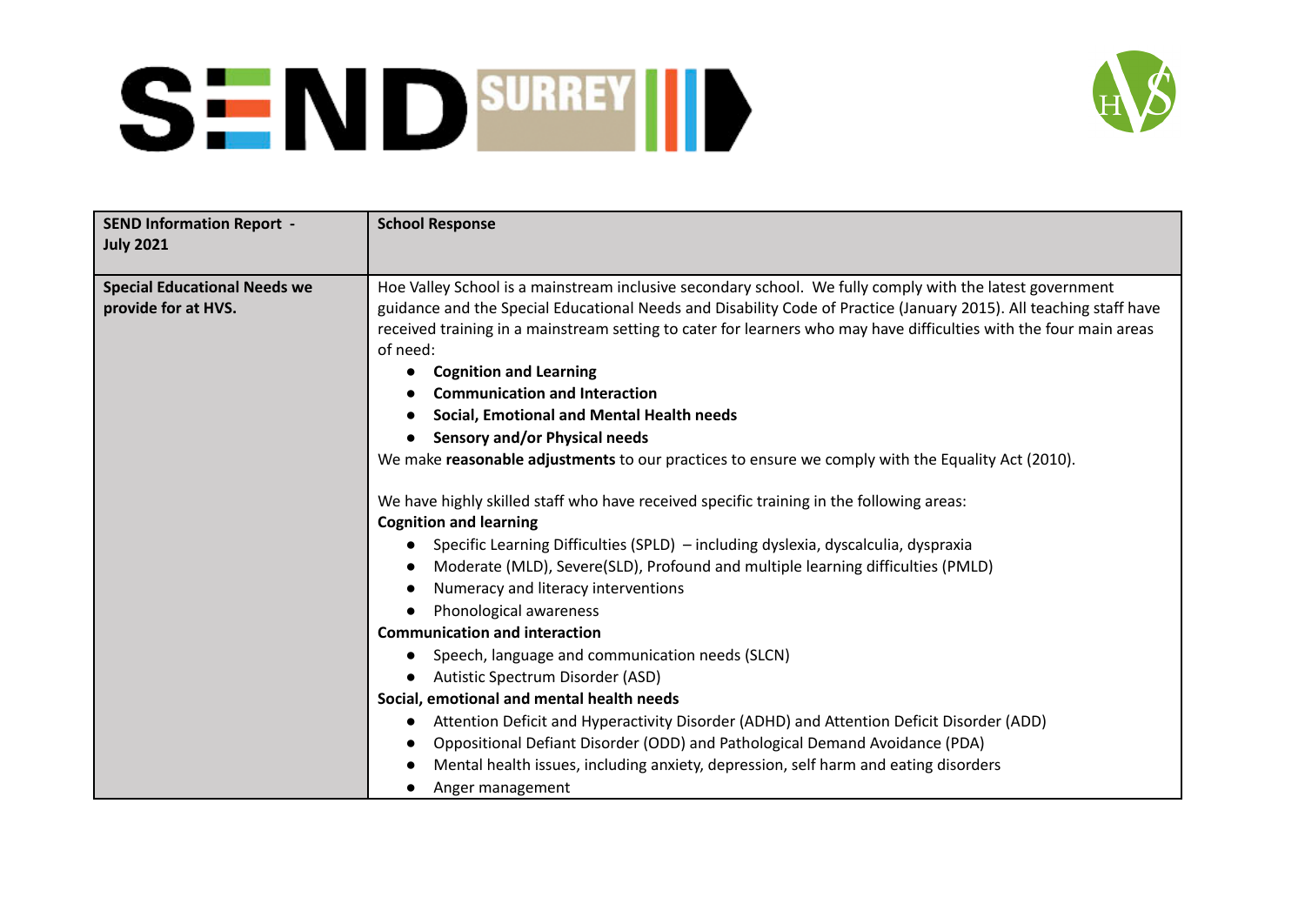

|                                      | <b>Emotion coaching</b>                                                                                                                                                                                                                                                                                                                                                                                                                                                                                                                                                                                                                                                                                                       |
|--------------------------------------|-------------------------------------------------------------------------------------------------------------------------------------------------------------------------------------------------------------------------------------------------------------------------------------------------------------------------------------------------------------------------------------------------------------------------------------------------------------------------------------------------------------------------------------------------------------------------------------------------------------------------------------------------------------------------------------------------------------------------------|
|                                      | Mindfulness                                                                                                                                                                                                                                                                                                                                                                                                                                                                                                                                                                                                                                                                                                                   |
|                                      | <b>Attachment difficulties</b>                                                                                                                                                                                                                                                                                                                                                                                                                                                                                                                                                                                                                                                                                                |
|                                      | Bereavement                                                                                                                                                                                                                                                                                                                                                                                                                                                                                                                                                                                                                                                                                                                   |
|                                      | Sensory and/or physical need                                                                                                                                                                                                                                                                                                                                                                                                                                                                                                                                                                                                                                                                                                  |
|                                      | <b>Hearing impairment</b>                                                                                                                                                                                                                                                                                                                                                                                                                                                                                                                                                                                                                                                                                                     |
|                                      | Vision impairment                                                                                                                                                                                                                                                                                                                                                                                                                                                                                                                                                                                                                                                                                                             |
| Hoe Valley School's policies for     | The School's SEND policy can be found on our website www.hoevalleyschool.org                                                                                                                                                                                                                                                                                                                                                                                                                                                                                                                                                                                                                                                  |
| identifying children and young       |                                                                                                                                                                                                                                                                                                                                                                                                                                                                                                                                                                                                                                                                                                                               |
| people with SEND and assessing       | Ms J Wood is the school SENCO/Head of Personalisation – she can be contacted on senco@hoevalleyschool.org or                                                                                                                                                                                                                                                                                                                                                                                                                                                                                                                                                                                                                  |
| their needs. Contact details for our | 01483 662627.                                                                                                                                                                                                                                                                                                                                                                                                                                                                                                                                                                                                                                                                                                                 |
| SENCO.                               |                                                                                                                                                                                                                                                                                                                                                                                                                                                                                                                                                                                                                                                                                                                               |
|                                      | Students with Special Educational Needs are identified through:                                                                                                                                                                                                                                                                                                                                                                                                                                                                                                                                                                                                                                                               |
|                                      | The transition process and links with feeder primary schools                                                                                                                                                                                                                                                                                                                                                                                                                                                                                                                                                                                                                                                                  |
|                                      | Data - KS2, CAT4 testing, NGRT standardised reading tests, Lucid screening, regular KS3 assessments<br>$\bullet$                                                                                                                                                                                                                                                                                                                                                                                                                                                                                                                                                                                                              |
|                                      | Routine analysis of data in half termly cycles - both in mainstream classrooms and in intervention groups<br>$\bullet$                                                                                                                                                                                                                                                                                                                                                                                                                                                                                                                                                                                                        |
|                                      |                                                                                                                                                                                                                                                                                                                                                                                                                                                                                                                                                                                                                                                                                                                               |
|                                      |                                                                                                                                                                                                                                                                                                                                                                                                                                                                                                                                                                                                                                                                                                                               |
|                                      |                                                                                                                                                                                                                                                                                                                                                                                                                                                                                                                                                                                                                                                                                                                               |
|                                      |                                                                                                                                                                                                                                                                                                                                                                                                                                                                                                                                                                                                                                                                                                                               |
|                                      |                                                                                                                                                                                                                                                                                                                                                                                                                                                                                                                                                                                                                                                                                                                               |
|                                      |                                                                                                                                                                                                                                                                                                                                                                                                                                                                                                                                                                                                                                                                                                                               |
|                                      | the SEND Code of Practice (January 2015)                                                                                                                                                                                                                                                                                                                                                                                                                                                                                                                                                                                                                                                                                      |
|                                      | 1. Assess - students' needs will be assessed through analysis of data and consultation with the student and                                                                                                                                                                                                                                                                                                                                                                                                                                                                                                                                                                                                                   |
|                                      |                                                                                                                                                                                                                                                                                                                                                                                                                                                                                                                                                                                                                                                                                                                               |
|                                      | attainment and behaviour.                                                                                                                                                                                                                                                                                                                                                                                                                                                                                                                                                                                                                                                                                                     |
|                                      |                                                                                                                                                                                                                                                                                                                                                                                                                                                                                                                                                                                                                                                                                                                               |
|                                      |                                                                                                                                                                                                                                                                                                                                                                                                                                                                                                                                                                                                                                                                                                                               |
|                                      |                                                                                                                                                                                                                                                                                                                                                                                                                                                                                                                                                                                                                                                                                                                               |
|                                      | to identify any students not making expected progress<br>Teaching, support and pastoral staff raising concerns<br>Parents raising concerns<br>Students raising concerns<br>Once students are identified we follow the, Assess, Plan, Do, Review model as set out in the statutory guidance in<br>their family, as well as regular meetings with relevant staff members in order to assess progress,<br>2. Plan - we identify how to meet the students' needs by working with the student and his/her family and<br>staff. The student will have a pupil passport set up which is shared with all relevant staff on classcharts.<br>The SENCO may decide to seek advice from external agencies in agreement with the parent/s. |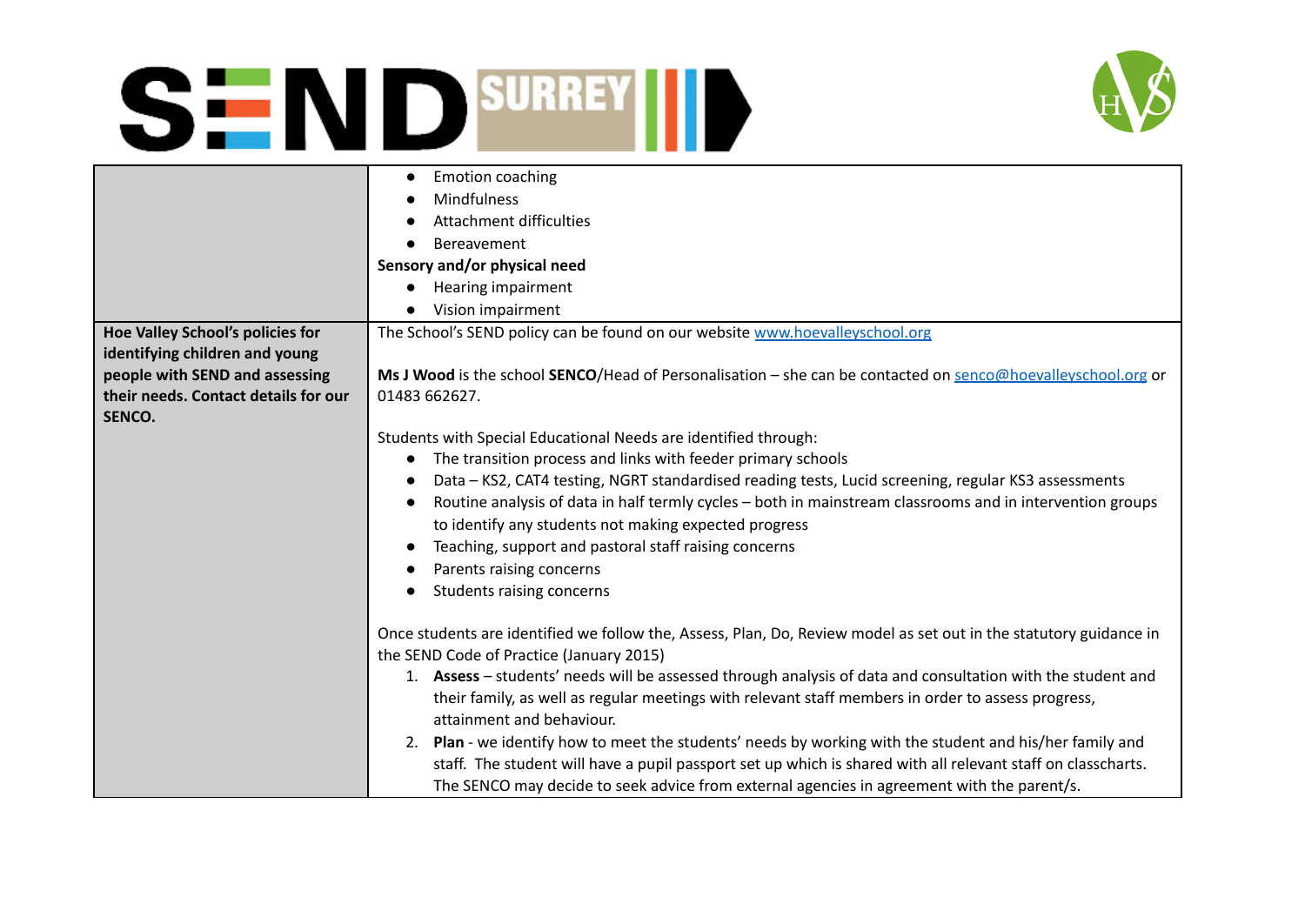

|                                                                                                                                                   | 3. Do - to ensure a collaborative approach is used all relevant staff are made aware of the pupil passport and<br>targets through regular communication with staff and training. Class teachers and the SENCO will work<br>closely with any specialist staff to plan and assess the impact of any support and/or interventions.<br>4. Review - regular review meetings are held to discuss how the student is progressing on their plan through<br>analysis of termly data and verbal input. The impact and quality of the support and interventions will be<br>evaluated, along with the views of the student and their parents. |
|---------------------------------------------------------------------------------------------------------------------------------------------------|-----------------------------------------------------------------------------------------------------------------------------------------------------------------------------------------------------------------------------------------------------------------------------------------------------------------------------------------------------------------------------------------------------------------------------------------------------------------------------------------------------------------------------------------------------------------------------------------------------------------------------------|
|                                                                                                                                                   | This process is then repeated to ensure that the student's educational needs are met and that the student makes<br>expected progress. Where a student has made sufficient and sustained progress and it is felt it can be maintained<br>through quality first teaching they will be removed from the SEND support register.                                                                                                                                                                                                                                                                                                       |
|                                                                                                                                                   | The Personalisation team meets two times per week to discuss the progress, engagement, and conduct of our<br>learners within the school. The SENCO also regularly meets with the Deputy Head, Heads of Year, Heads of Faculty,<br>Inclusion Manager, ELSAs and the Counsellor to discuss the needs of specific students. Decisions are then made as<br>to the most appropriate steps to take to support the learners involved. These decisions tie in with the school's<br>graduated approach to meeting needs.                                                                                                                   |
| Our arrangements for consulting<br>parents of students with SEN and<br>involving them in the process and<br>their child's progress and education. | We are committed to working closely with parents to ensure the best outcomes for their children. Parents and<br>carers can communicate with the SENCO/Head of Personalisation via telephone, email, virtual meetings or face to<br>face meetings. There are also other opportunities throughout the year to discuss their child's progress, such as<br>parent's evenings and information evenings.                                                                                                                                                                                                                                |
|                                                                                                                                                   | SEND review meetings with all children on the SEND support register are offered at least three times per year in<br>order to set and review targets. It is vital that student and family voice are an important part of joint planning in<br>these meetings. The school has a termly reporting cycle to ensure parents are constantly aware of their child's<br>progress and they can contact the school immediately if there are any concerns.                                                                                                                                                                                   |
|                                                                                                                                                   | The SENCO has regular conversations with the Senior Leadership Team, Heads of Faculty, Teaching Staff, and<br>Teaching Assistants where there are concerns about progress or engagement. The amount and level of support<br>given to the students is then considered based on the individual student's SEND and any recommendations given<br>by external agencies and/or primary schools. This will always be communicated with students and their families.                                                                                                                                                                      |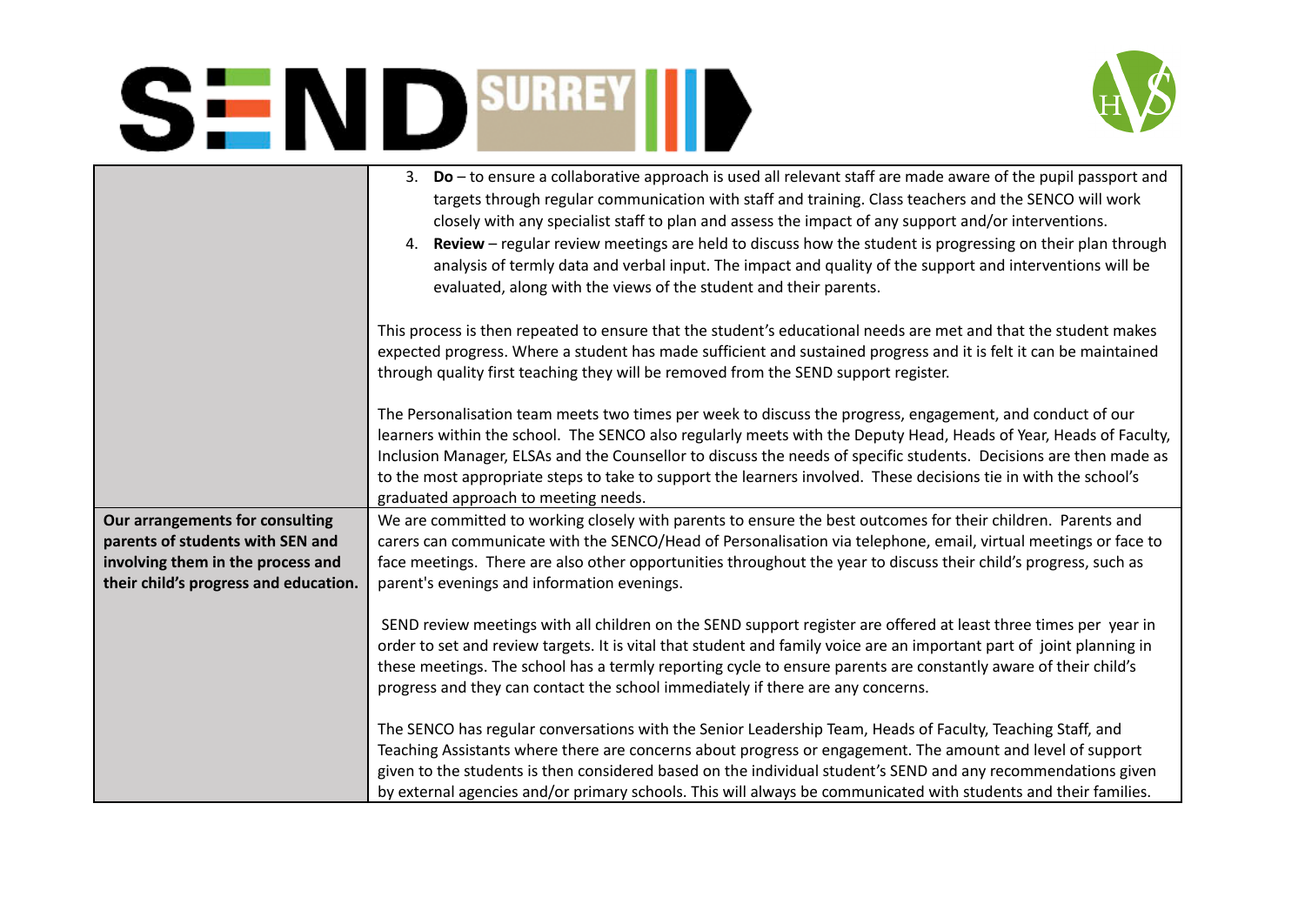

| Arrangements for assessing and       | During our assess, plan, do and review cycle we will look at the actions needed to support a learner towards their                                                                                                                                                                                                                                                                                                                                                        |
|--------------------------------------|---------------------------------------------------------------------------------------------------------------------------------------------------------------------------------------------------------------------------------------------------------------------------------------------------------------------------------------------------------------------------------------------------------------------------------------------------------------------------|
| reviewing students' progress         | outcomes and highlight what each stakeholder can do in order to make a positive contribution. We will support                                                                                                                                                                                                                                                                                                                                                             |
| towards outcomes including the       | parents and students and make recommendations on how they can positively engage with their progress and their                                                                                                                                                                                                                                                                                                                                                             |
| opportunities available to work      | all round development.                                                                                                                                                                                                                                                                                                                                                                                                                                                    |
| with young people as part of this    |                                                                                                                                                                                                                                                                                                                                                                                                                                                                           |
| assessment review                    | In addition to the normal reporting arrangements, parents/carers are encouraged to discuss progress with<br>specialist subject staff at parents' evenings. Progress can also be checked through student's exercise books, google<br>classrooms, assessment week reports and SIMS progress tracking, individual meetings are held with the SENCO<br>and/or members of the Personalisation team as required to help support students with SEND and their<br>parents/carers. |
|                                      | An information evening is held in the first half term to assist with the induction of Year 7s and to fully explain our                                                                                                                                                                                                                                                                                                                                                    |
|                                      | assessment system to new parents. This is attended by the SENCO so parents have the opportunity to raise any                                                                                                                                                                                                                                                                                                                                                              |
|                                      | concerns. Year 7 SEND support target setting meetings also occur after half term in the Autumn term to facilitate a                                                                                                                                                                                                                                                                                                                                                       |
|                                      | smooth and successful transition for all SEND students. There are also other information evenings which also run                                                                                                                                                                                                                                                                                                                                                          |
|                                      | for other year groups, such as GCSE options evening for Year 8.                                                                                                                                                                                                                                                                                                                                                                                                           |
| Our arrangements for supporting      | During the summer term, the Head of Year 7 and the SENCO contact all the feeder primary schools and meet with                                                                                                                                                                                                                                                                                                                                                             |
| students in moving between phases    | staff to discuss each individual student joining us. SENCOs of our primary feeders are contacted by the SENCO to                                                                                                                                                                                                                                                                                                                                                          |
| of education and preparing for       | gather as much information as possible about students prior to their starting with us and any additional transition                                                                                                                                                                                                                                                                                                                                                       |
| adulthood. As young people           | requirements they may need are discussed. Vulnerable students are identified and are invited in for an additional                                                                                                                                                                                                                                                                                                                                                         |
| prepare for adulthood, outcome       | transition session if required. All students and their families are invited into the school to meet with a member of                                                                                                                                                                                                                                                                                                                                                      |
| should reflect their ambitions which | the Transition Team for a private 1:1 meeting to gather information and ensure they know what to expect when                                                                                                                                                                                                                                                                                                                                                              |
| could include Higher Education,      | joining HVS. Parents are invited into the school for a Year 7 induction evening at the start of the Autumn term.                                                                                                                                                                                                                                                                                                                                                          |
| employment, independent living       |                                                                                                                                                                                                                                                                                                                                                                                                                                                                           |
| and participation in society.        | As students approach Year 9 they are guided to maximise their chances of successful transition into GCSE subjects.                                                                                                                                                                                                                                                                                                                                                        |
|                                      | There are three GCSE pathways:                                                                                                                                                                                                                                                                                                                                                                                                                                            |
|                                      | Pathway 1 - includes triple Science, full EBACC subjects and additional Latin                                                                                                                                                                                                                                                                                                                                                                                             |
|                                      | Pathway 2 - includes double Science and EBACC subjects                                                                                                                                                                                                                                                                                                                                                                                                                    |
|                                      | Pathway 3 - includes Vocational certificates, such as, BTecs, such as, Travel and Tourism and offers a reduced suite                                                                                                                                                                                                                                                                                                                                                      |
|                                      | of qualifications based on students' individual need                                                                                                                                                                                                                                                                                                                                                                                                                      |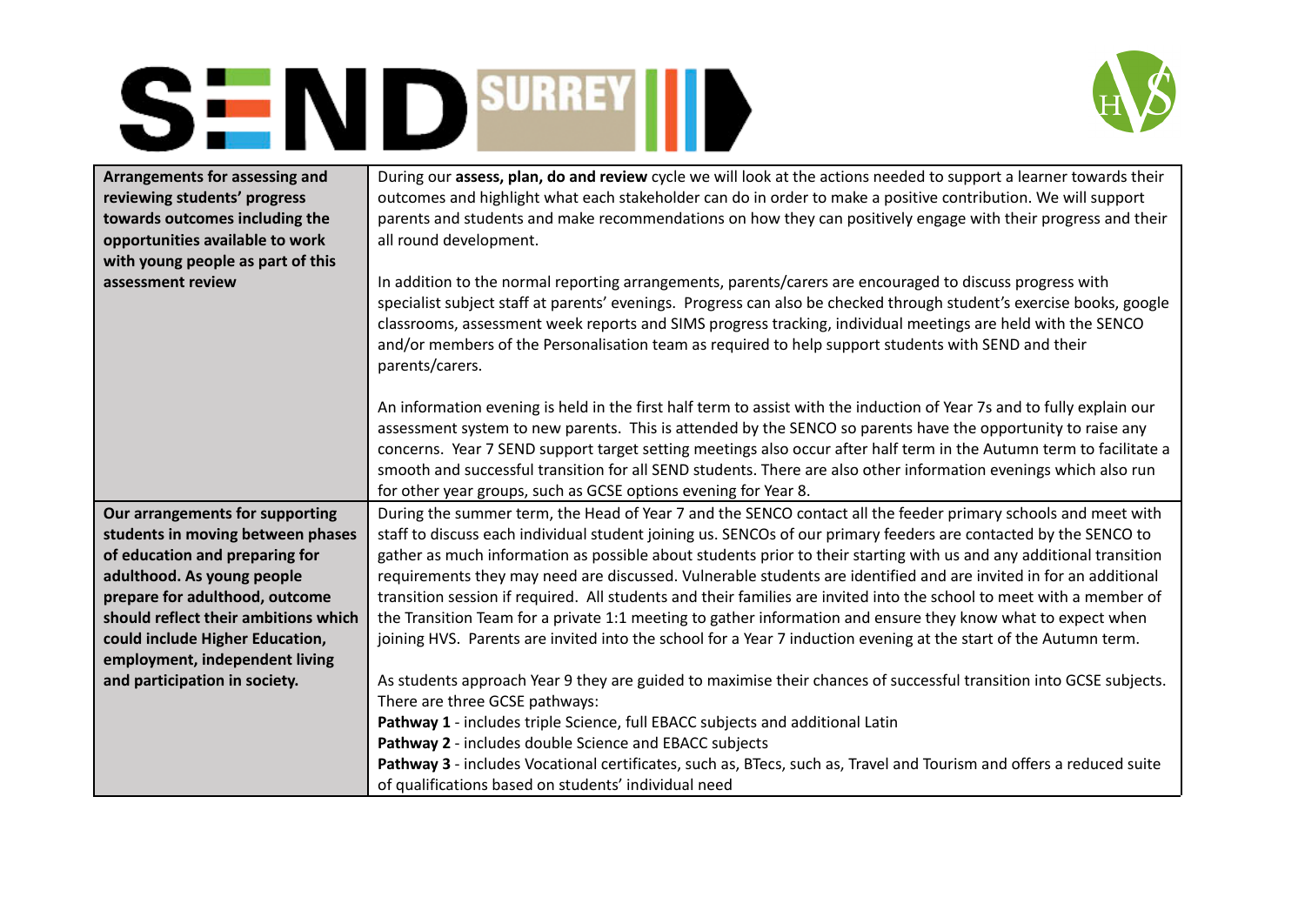

| transition.<br>Our approach to teaching students<br>with SEN.                                                                                        | All students are closely guided through the options process ensuring they understand how it works and<br>how to achieve the outcomes they want for their post 16 options<br>Parents are invited to a virtual information evening regarding this process.<br>Subject areas inform parents/carers and students of the options in their subjects via a curriculum booklet<br>available on the website.<br>Students with SEND and their parents will receive additional support from the SENCO, Personalisation<br>Department and Surrey County Council, if required.<br>This process will be repeated during year 11 in terms of post-16 provision. The SENCO will liaise with any future<br>placements for students with SEND regarding the support that may be required for them to ensure a smooth                                                                                                                                                                                                                                                                                                                                                                                                                                                                                                                                                                                                                                                                      |
|------------------------------------------------------------------------------------------------------------------------------------------------------|-------------------------------------------------------------------------------------------------------------------------------------------------------------------------------------------------------------------------------------------------------------------------------------------------------------------------------------------------------------------------------------------------------------------------------------------------------------------------------------------------------------------------------------------------------------------------------------------------------------------------------------------------------------------------------------------------------------------------------------------------------------------------------------------------------------------------------------------------------------------------------------------------------------------------------------------------------------------------------------------------------------------------------------------------------------------------------------------------------------------------------------------------------------------------------------------------------------------------------------------------------------------------------------------------------------------------------------------------------------------------------------------------------------------------------------------------------------------------|
|                                                                                                                                                      |                                                                                                                                                                                                                                                                                                                                                                                                                                                                                                                                                                                                                                                                                                                                                                                                                                                                                                                                                                                                                                                                                                                                                                                                                                                                                                                                                                                                                                                                         |
|                                                                                                                                                      |                                                                                                                                                                                                                                                                                                                                                                                                                                                                                                                                                                                                                                                                                                                                                                                                                                                                                                                                                                                                                                                                                                                                                                                                                                                                                                                                                                                                                                                                         |
| progress as well as reviews to consider the success and impact of interventions.<br>The nominated governor for Special Educational Needs is Eti Vyas | We adopt a graduated approach to meeting needs, Universal provision includes quality first teaching and<br>appropriate differentiation by our staff to make reasonable adjustments to meet the needs of all students, not just<br>those with SEND. We take a holistic approach to supporting learners; teaching staff, support staff, pastoral leaders,<br>form tutors and the Senior Leadership Team are all involved in supporting our students. SEND support includes<br>students who benefit from extra intervention such as literacy and maths interventions groups. Specialist SEND<br>support includes students who benefit from extra interventions as well as advice from specialist agencies such as<br>STIPS (Specialist Teachers for Inclusive Practice)<br>We personalise the curriculum for all of our learners and view each student as an individual. All lessons and prep<br>are differentiated appropriately to ensure full access to the curriculum for all students including those with SEND.<br>SEND support arrangements, pupil passports and provision maps are based on the curriculum for their year group<br>and any additional support required through the graduated response depending on their individual<br>need/diagnosis. SEND support arrangements, pupil passports and provision maps are overseen by the SENCO,<br>School Business Manager and Personalisation Department. All professionals are involved in the tracking of their |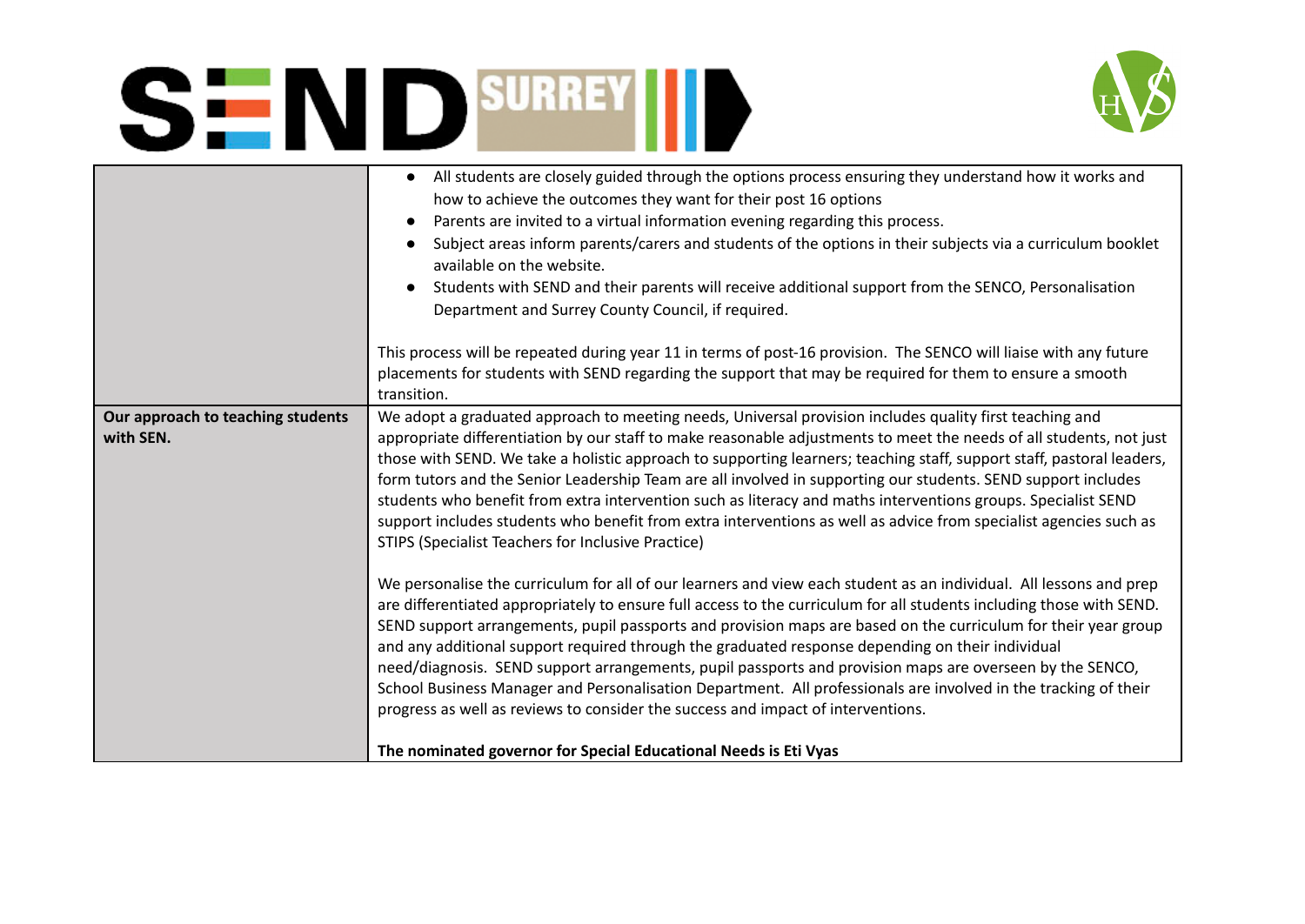



| How adaptations are made to the<br>curriculum and learning<br>environment of students with SEN | All teaching staff and personalisation staff differentiate teaching approaches and resources in order to include and<br>support all learners. Curriculum pathways are designed to reflect the needs, talents and abilities of our learners.                                                                                                                                                                                                                                                                                                                                                                                                                                                     |
|------------------------------------------------------------------------------------------------|-------------------------------------------------------------------------------------------------------------------------------------------------------------------------------------------------------------------------------------------------------------------------------------------------------------------------------------------------------------------------------------------------------------------------------------------------------------------------------------------------------------------------------------------------------------------------------------------------------------------------------------------------------------------------------------------------|
|                                                                                                | The personalisation guide is shared with all staff at the beginning of each term which contains important<br>information regarding SEND students: it includes detailed one page profiles for all EHCP students as well as<br>information regarding high priority SEND students. These detailed one page profiles are also pinned on SIMS and<br>shared via class charts so all teaching staff can access them easily for guidance on teaching strategies. Regular<br>training on differentiation and universal provision for teaching staff are provided by the SENCO as required. The<br>SENCO is always available to talk to any member of staff regarding the particular needs of a student. |
|                                                                                                | The School environment supports the physical needs of our learners. Please see the school's inclusion policy for<br>greater details regarding our access arrangements.                                                                                                                                                                                                                                                                                                                                                                                                                                                                                                                          |
|                                                                                                | The majority of students in KS3 are taught in mixed ability groups for all subjects - they are regularly tracked and<br>assessed. By KS4, as students choose their GCSE pathways, Science and Maths become streamed according to<br>ability (dependent on whether students are taking the foundation Grade 4 or higher paper Grades 5-9).<br>The SENCO and examinations officer will work closely to ensure that students are screened and given the<br>appropriate access arrangements in all exams according to the JCQ regulations.                                                                                                                                                          |
|                                                                                                | Teaching Assistants are deployed to support differentiation in class as required. All teachers have high<br>expectations and will provide work that matches the individual student's abilities and which will stretch them<br>academically. Early intervention is crucial so students with additional needs may be placed in smaller intervention<br>groups for additional support in literacy, numeracy or social, emotional skills.                                                                                                                                                                                                                                                           |
|                                                                                                | In some cases, the school day may be reduced to $8.30$ am $- 2.45$ pm rather than $8.30$ am $- 4$ pm to support the<br>specific needs of a student. Students may also access education off site where appropriate via the North West<br>Surrey Short Stay School and The Therapy Garden, or other alternative providers. These decisions are always<br>made in consultation with students and their parents. The School works with a range of external agencies to<br>ensure the curriculum and environment fully supports SEND students. These approaches ensure that every child<br>has access to an appropriate curriculum for their individual needs.                                       |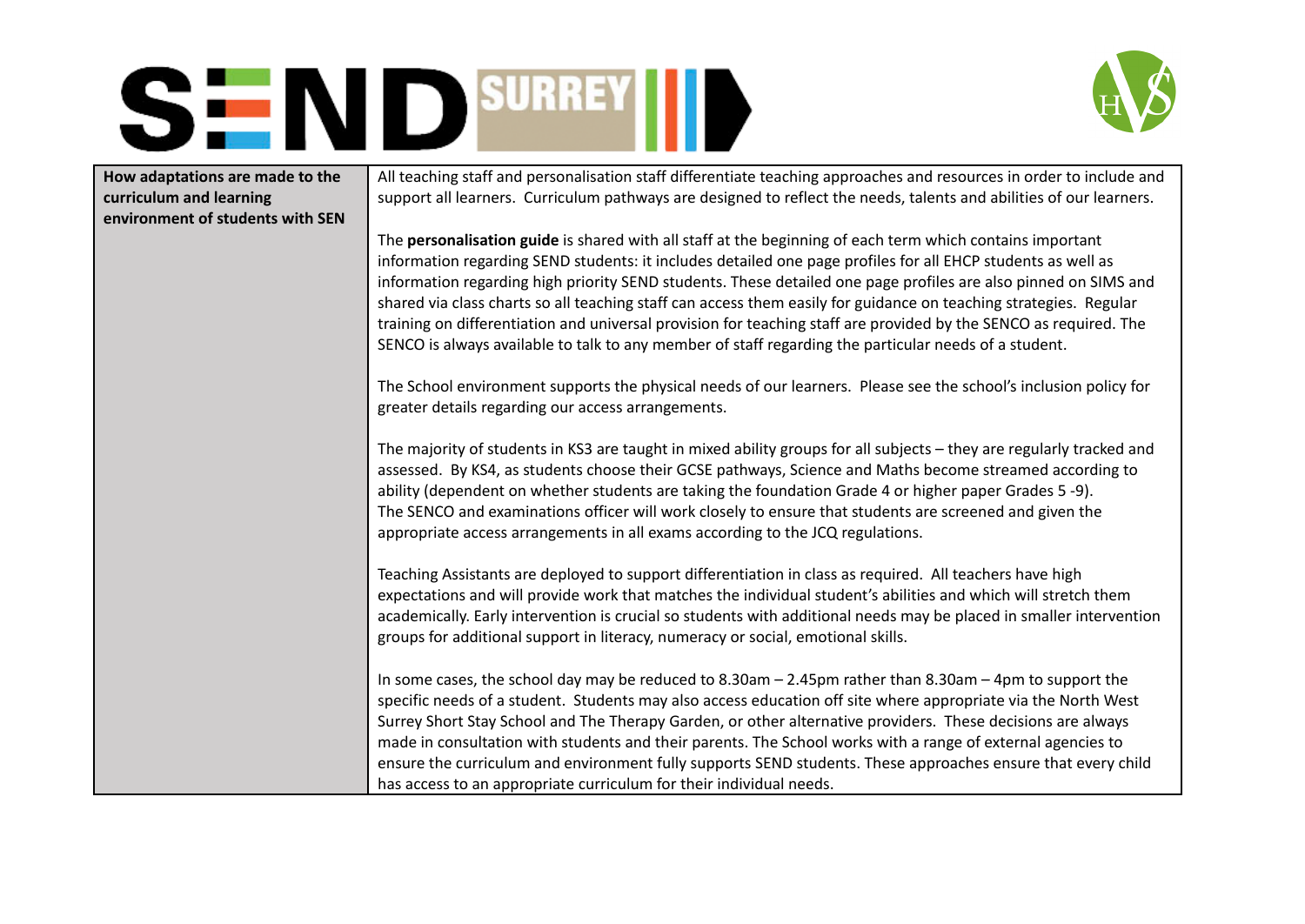



#### **The expertise and training of our staff to support students with SEN, including how specialist expertise will be secured.**

We have fully trained staff in our school in the following areas:

- Counselling
- Early intervention coordinator
- Child wellbeing practitioner
- School nurse
- **ELSAs Emotional Literacy Support Assistants**
- Reading intervention programmes ie. Lexia
- Writing intervention programmes
- Numeracy intervention programmes ie. Functional skills Maths
- Specific learning difficulties (dyslexia)
- Phonics/Phonological awareness
- Hearing Impaired support
- Working with students with ASD/ADHD/ODD
- Mindfulness
- EAL support
- Mental health and wellbeing (led by CAMHS)

Where it is deemed that external support is necessary, we discuss any referrals with the parents in the first instance and gain full consent prior to proceeding with a referral. We have access to support from:

- STIPS Learning and Language Support
- STIPS Behaviour Support
- REMA (EAL) support
- Educational Psychology Service
- CAMHS
- Physical and Sensory Support
- SALT (Speech and language therapy)
- Occupational Therapy
- Physiotherapy
- The Abbey School outreach (ASD)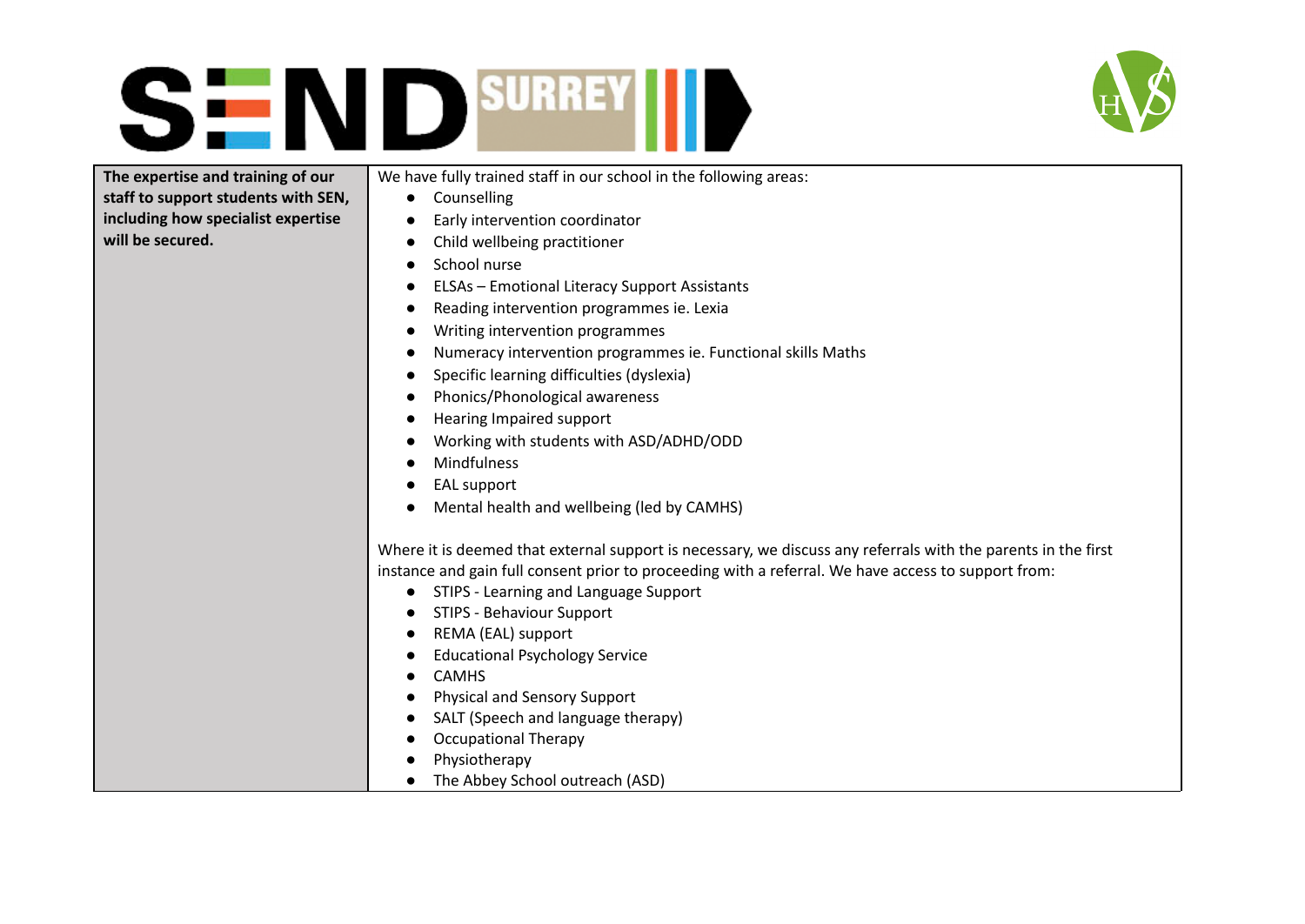

|                                      | Helen Arkell Dyslexia centre<br><b>Inclusion Outreach</b><br>Children services                                     |
|--------------------------------------|--------------------------------------------------------------------------------------------------------------------|
|                                      | <b>Family Support Programme</b>                                                                                    |
|                                      |                                                                                                                    |
|                                      | The SENCO regularly delivers training or arranges training for specific SEND needs for all staff. The SENCO will   |
|                                      | arrange a 'teach meet' for specific students to pass on important SEND information. Regular personalisation        |
|                                      | meetings run by the SENCO for the TA's ensures all staff are kept up to date with student information and relevant |
|                                      | training.                                                                                                          |
| Evaluating the effectiveness of the  | We regularly review the needs of all our learners within the school and endeavour to put in place provisions in    |
| provision made for children and      | order to be able to cater for these needs. Some of the funding the school receives may go towards funding training |
| young people with SEN                | so that the in house provision is up to date for our particular cohort. The SENCO along with members of the        |
|                                      | personalisation team and SLT regularly carry out learning walks and observations to see how provision is delivered |
|                                      | and this rigorous approach helps to maintain standards.                                                            |
|                                      |                                                                                                                    |
|                                      | The SENCO will carry out differentiation learning walks and provide personalised feedback for teachers, as         |
|                                      | required. The SENCO will meet with the Head of Faculty in core subjects English, Maths and Science to discuss      |
|                                      | possible interventions and any SEND students not making expected progress. We use our provision management         |
|                                      | tool to analyse the effectiveness of interventions on individual students and how it has impacted on progress.     |
|                                      | Decisions are then made regarding the effectiveness of these in terms of time, finance and outcome. Each year we   |
|                                      | review the needs of the whole cohort to identify if there are any other interventions which may need to be put in  |
|                                      | place.                                                                                                             |
|                                      |                                                                                                                    |
|                                      | The school's special needs budget provides a range of support depending on the needs of the cohort and             |
|                                      | individual students. This support includes in class support from the Personalisation team which may be for a small |
|                                      | group of students or individual students.                                                                          |
| How students with SEN are enabled    | At HVS, we are inclusive and have a whole school approach to inclusion which supports all learners engaging in     |
| to engage in activities available to | activities together. Any barriers to learning or engagement are reviewed with discussions on what can be done to   |
| students who do not have SEN.        | overcome these. We make reasonable adjustments so that learners can join in with activities regardless of their    |
|                                      | needs.                                                                                                             |
|                                      |                                                                                                                    |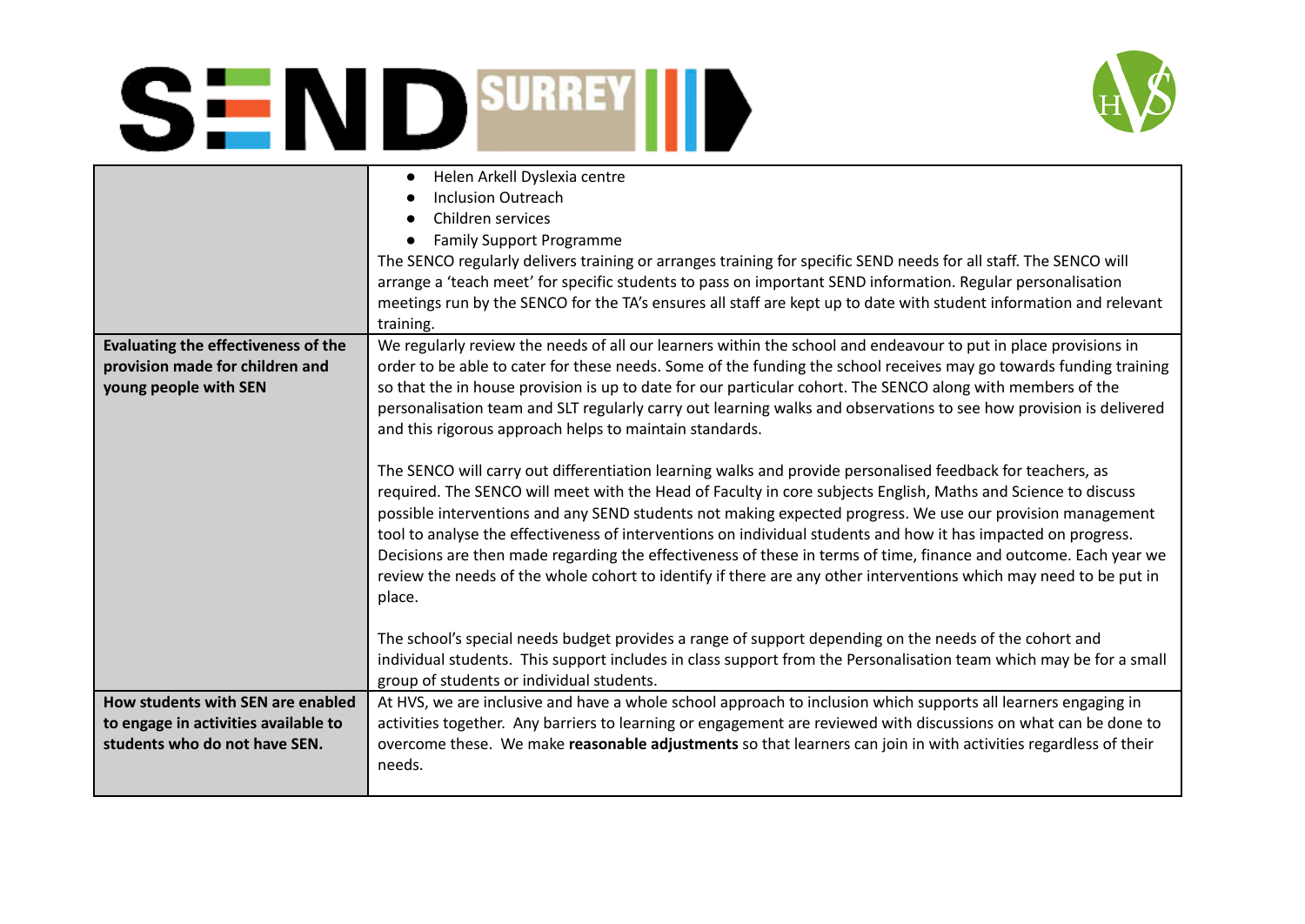

|                                        | Students with SEND have been fully included in educational visits, thorough risk assessments are carried out to<br>ensure it is safe for students to participate, and the Head of Personalisation liaises closely with the trip<br>organiser/leader. |
|----------------------------------------|------------------------------------------------------------------------------------------------------------------------------------------------------------------------------------------------------------------------------------------------------|
|                                        |                                                                                                                                                                                                                                                      |
| <b>Support for improving emotional</b> | We have a zero tolerance approach to bullying. Our PSHE curriculum and certain drop-down days look to develop                                                                                                                                        |
| and social development. This           | emotional and social development. We have an anti-bullying lead and e-mail address where students can safely                                                                                                                                         |
| should include extra pastoral          | report any concerns they may have: stopbullying@hoevalleyschool.org. We also cover issues around safety and                                                                                                                                          |
| support arrangements for listening     | behaviour via weekly assemblies.                                                                                                                                                                                                                     |
| to the views of students with SEN      |                                                                                                                                                                                                                                                      |
| and measures to prevent bullying.      | Students all have a tutor they can report their concerns to and students with SEND have a link member of the                                                                                                                                         |
|                                        | Personalisation team they can share their concerns with. All EHCP students have dedicated link TAs who are                                                                                                                                           |
|                                        | closely involved with their support and decisions made in relation to the student. We also have a fully qualified                                                                                                                                    |
|                                        | Counsellor, Early intervention coordinator, Child wellbeing practitioner and ELSAs who can support any mental                                                                                                                                        |
|                                        | health concerns                                                                                                                                                                                                                                      |
|                                        |                                                                                                                                                                                                                                                      |
| How we involved external agencies      | At times, we refer to agencies outside the school setting for additional expertise to make sure that we are fully                                                                                                                                    |
| such as health and social care         | supporting the young person in our care.                                                                                                                                                                                                             |
| bodies, local authority support        |                                                                                                                                                                                                                                                      |
| services and voluntary sector          | We regularly hold meetings in school to which professionals from outside of the school setting may be invited.                                                                                                                                       |
| organisations in meeting the needs     | During these meetings we may discuss individual cases where it is felt support above and beyond what the school                                                                                                                                      |
| of students with SEN and               | is able to offer is necessary. In these cases the consent and opinions of students and their families are sought                                                                                                                                     |
| supporting their families.             | and/or they are invited to attend the meeting. We will organise emergency statutory reviews as required.                                                                                                                                             |
|                                        |                                                                                                                                                                                                                                                      |
|                                        | The Designated Safeguarding Lead is Mr K Kelly (Deputy Headteacher). Mr K Kelly is also responsible for LAC                                                                                                                                          |
|                                        |                                                                                                                                                                                                                                                      |
|                                        | students. The Deputy Designated Safeguarding Leads are Ms V O'Keefe and Ms J Wood.                                                                                                                                                                   |
| Who can I contact for further          | In the first instance, parents are encouraged to contact the school office who will put them in touch with the form                                                                                                                                  |
| information?                           | tutor, Head of Year or subject teachers: info@hoevalleyschool.org - please use the teacher and student name in                                                                                                                                       |
|                                        | the subject line.                                                                                                                                                                                                                                    |
|                                        |                                                                                                                                                                                                                                                      |
|                                        | Specialist support can be gained from the Head of Personalisation: senco@hoevalleyschool.org                                                                                                                                                         |
|                                        |                                                                                                                                                                                                                                                      |
|                                        | Ms J. Wood who is available for appointments as required.                                                                                                                                                                                            |
|                                        |                                                                                                                                                                                                                                                      |